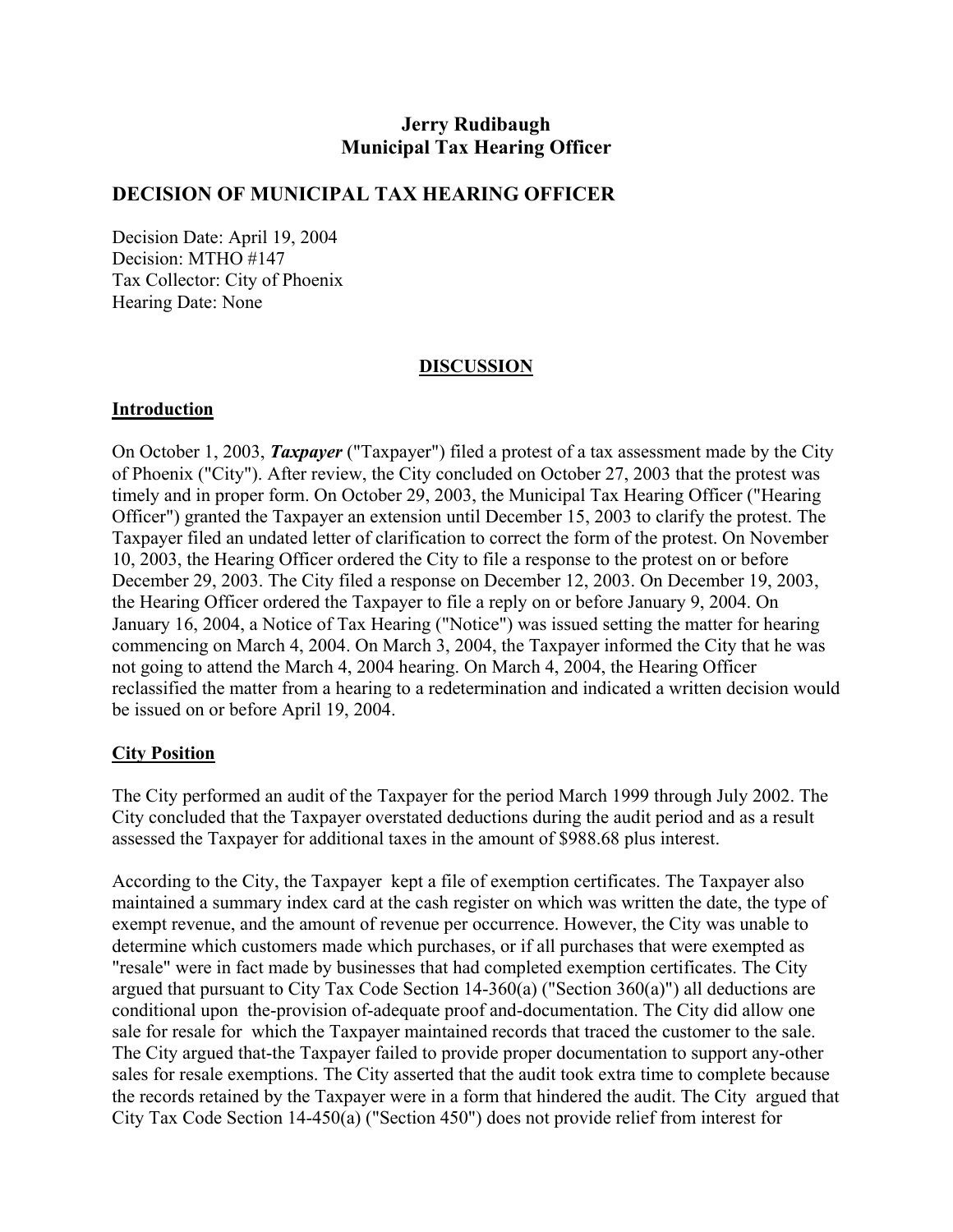taxpayers who maintain records in a manner that results in excessive audit time. Lastly, the City indicated there were no penalties assessed.

### **Taxpayer Position**

The Taxpayer asserted that to disallow all of his "sales for resale" is unfair and ridiculous. According to the Taxpayer, he has the interior designers fill out the exemption form and the Taxpayer maintains them in an accordion style folder. The Taxpayer indicated that he keeps track of the exempt sales on a summary index card under his cash register. The Taxpayer asserted that no one gets a said with no tax unless they have an exemption filled out. According to the Taxpayer, he did not know that he also had to maintain the resale number on the summary card. The Taxpayer argued that he could understand paying a reasonable fine for improper logging of the information but to disallow all of the sales defies common sense. The Taxpayer protested taxes assessed in the amount of \$571.95 on sales made to interior designers. The Taxpayer also protested the interest assessed on the tax. According to the Taxpayer, the City took over one year to complete the audit and during that time the interest was compounding on a daily basis.

### **ANALYSIS**

The burden of proof is on the Taxpayer to demonstrate that the sales were exempt sales for resale. In this case, we find that the Taxpayer has demonstrated there were some exempt sales for resale. Unfortunately, the Taxpayer's record keeping was not complete enough to tie the proposed exempt sales for resale to the exemption certificates. As a result, we are left with the dilemma that the Taxpayer has demonstrated there were some exempt sale for resale to interior designers but there was not sufficient documentation to demonstrate all the proposed exempt sales were proper. Because we find the Taxpayer was attempting to maintain the necessary supporting documentation, we do not find a 100 percent disallowance would be fair and reasonable under the circumstances. Based on all the evidence, the Hearing Officer concludes there was sufficient documentation to support allowance of 50 percent of the claimed exempt sales for resale. Accordingly, we find the tax assessment should be reduced by \$571.95 times 50 percent or \$285.97 plus associated interest.

#### **FINDINGS OF FACT**

- 1. On October 1, 2003, the Taxpayer filed a protest of a tax assessment made by the City.
- 2. After review, the City concluded on October 27, 2003 that the protest was timely and in the proper form.
- 3. On October29, 2003, the Hearing Officer granted the Taxpayer an extension until December 15, 2003 to clarify the protest.
- 4. The Taxpayer filed an undated letter of clarification to correct the form of the protest.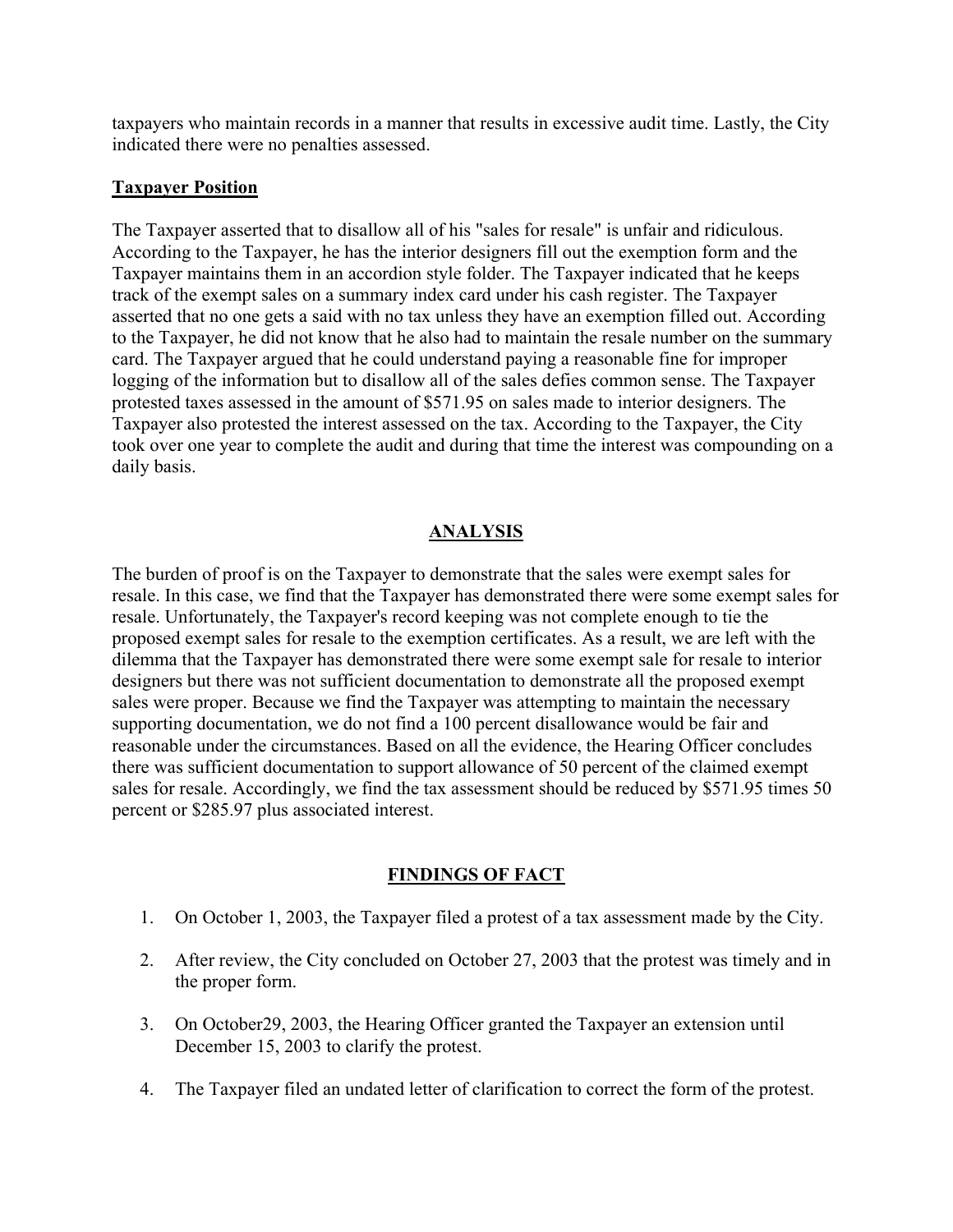- 5. On November 10, 2003, the Hearing Officer ordered the City to file a response to the protest on or before December29, 2003.
- 6. The City filed a response on December 12, 2003.
- 7. On December 19, 2003, the Hearing Officer ordered the Taxpayer to file a reply on or before January 9, 2004.
- 8. On January 16, 2004, a Notice was issued setting the matter for hearing commencing on March 4, 2004.
- 9. On March 3, 2004, the Taxpayer informed the City that he was not going to attend the March 4, 2004 hearing.
- 10. On March 4, 2004, the Hearing Officer reclassified the matter from a hearing to a redetermination and indicated a written decision would be issued on or before April 19, 2004.
- 11. The City performed an audit of the Taxpayer for the period March 1999 through July 2002.
- 12. The City concluded that the Taxpayer overstated deductions during the audit period and as a result assessed the Taxpayer for additional taxes in the amount of \$988.68 plus interest.
- 13. The Taxpayer kept a file of exemption certificates.
- 14. The Taxpayer maintained a summary index card at the cash register on which was written the date, the type of exempt revenue, and the amount of revenue per occurrence.
- 15. The City was unable to determine which customers made which purchases, or if all purchases that were exempted as "resale" were in fact made by businesses that had completed exemption certificates.
- 16. The City did allow one sale for resale for which the Taxpayer maintained records that traced the customer to the sale.
- 17. The audit took extra time to complete because the records retained by the Taxpayer were in a form that hindered the audit.
- 18. The Taxpayer had the interior designers fill out the exemption form and the Taxpayer maintained them in an accordion style folder.
- 19. The Taxpayer did not know that he had to maintain the resale number on the summary card.